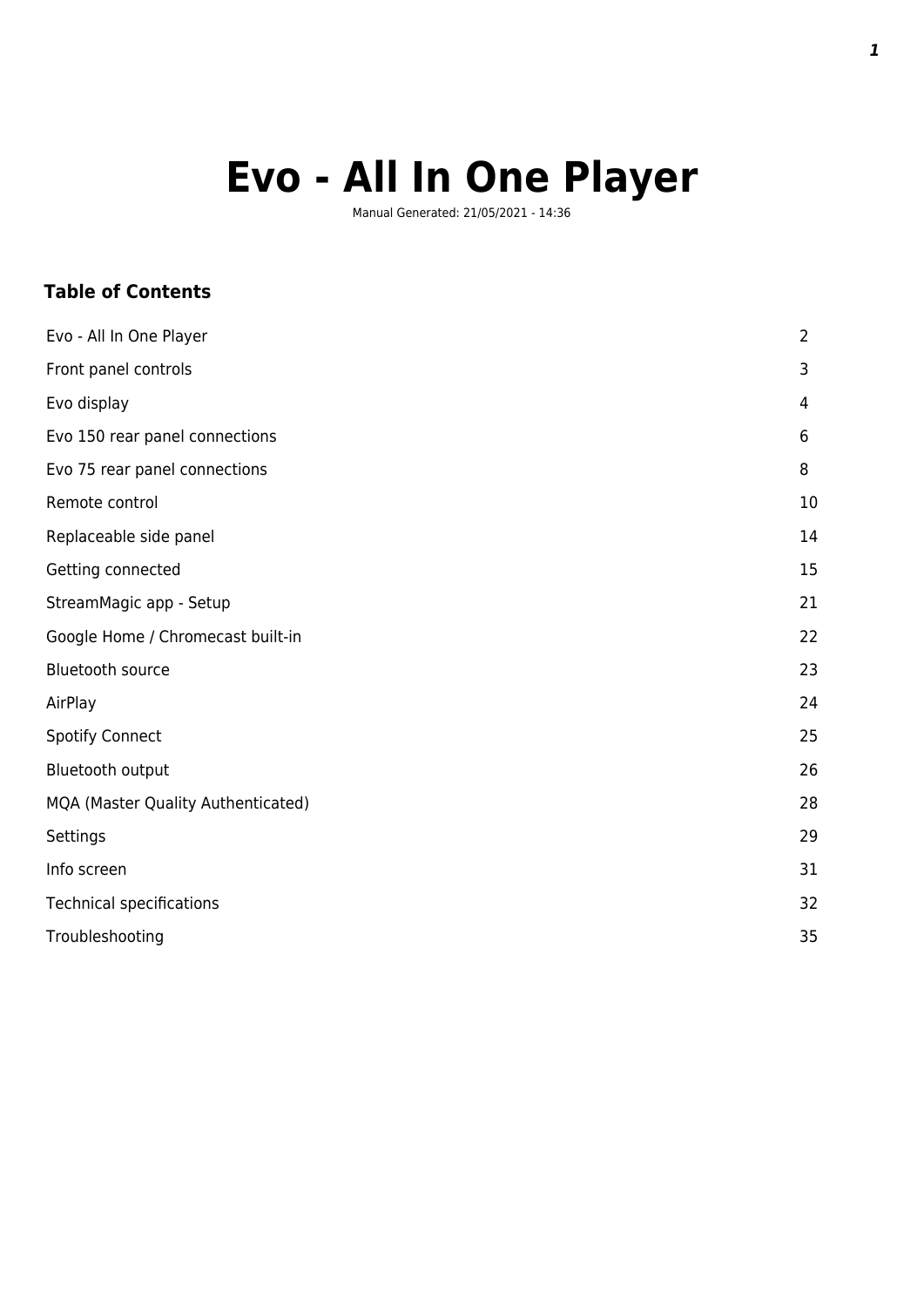### **Evo - All In One Player**

Last updated: April 9, 2021 08:32. Revision #1455 evo all one player

This guide is designed to make installing and using this product as easy as possible. Information in this document has been carefully checked for accuracy at the time of publishing; however, Cambridge Audio's policy is one of continuous improvement, therefore design and specifications are subject to change without prior notice.

This document contains proprietary information protected by copyright. All rights are reserved. No part of this manual may be reproduced by any mechanical, electronic or other means, in any form, without prior written permission of the manufacturer. All trademarks and registered trademarks are the property of their respective owners.

The Bluetooth® word mark and logos are registered trademarks owned by the Bluetooth SIG, Inc. and any use of such marks by Audio Partnership Plc is under license. Other trademarks and trade names are those of their respective owners.

Qualcomm is a trademark of Qualcomm Incorporated, registered in the United States and other countries, used with permission.

aptX is a trademark of Qualcomm Technologies International, Ltd., registered in the United States and other countries, used with permission. Qualcomm aptX is a product of Qualcomm Technologies International, Ltd.

StreamMagic is a trademark of Audio Partnership Plc and is registered in the European Community and other countries.

This product contains software licensed under version 2 of the GNU Public License and version 2.1 of the GNU Lesser Public License. The source code for this software is available from:<http://gpl.stream-magic.com/>

This product includes technology owned by Microsoft Corporation and under a licence from Microsoft Licensing GP. Use or distribution of such technology outside of this product is prohibited without a license from Microsoft Corporation and/or Microsoft Licensing, GP as applicable.

The Spotify software is subject to third party licenses found here: [www.spotify.com/connect/third-party-licenses](http://www.spotify.com/connect/third-party-licenses).

This product support AirPlay 2 and requires iOS 11.4 or later.

Apple and AirPlay are trademarks of Apple Inc., registered in the U.S. and other countries.

Use of the Works with Apple badge means that an accessory has been designed to work specifically with the technology identified in the badge and has been certified by the developer to meet Apple performance standards.

Android, Google Play and the Chromecast built-in logo are trademarks of Google Inc.

TIDAL and TIDAL logo are registered trademark of Aspiro AB in the European Union and other countries.

MQA and the Sound Wave Device are registered trade marks of MQA Limited © 2016.

© Copyright Cambridge Audio Ltd

For upcoming news on future products, software updates and exclusive offers, make sure you register your product at [http://www.cambridgeaudio.com/register](http://www.cambridgeaudio.com/register ) 

### **Front panel controls**

Last updated: April 7, 2021 11:30. Revision #1436 evo all one player / front panel controls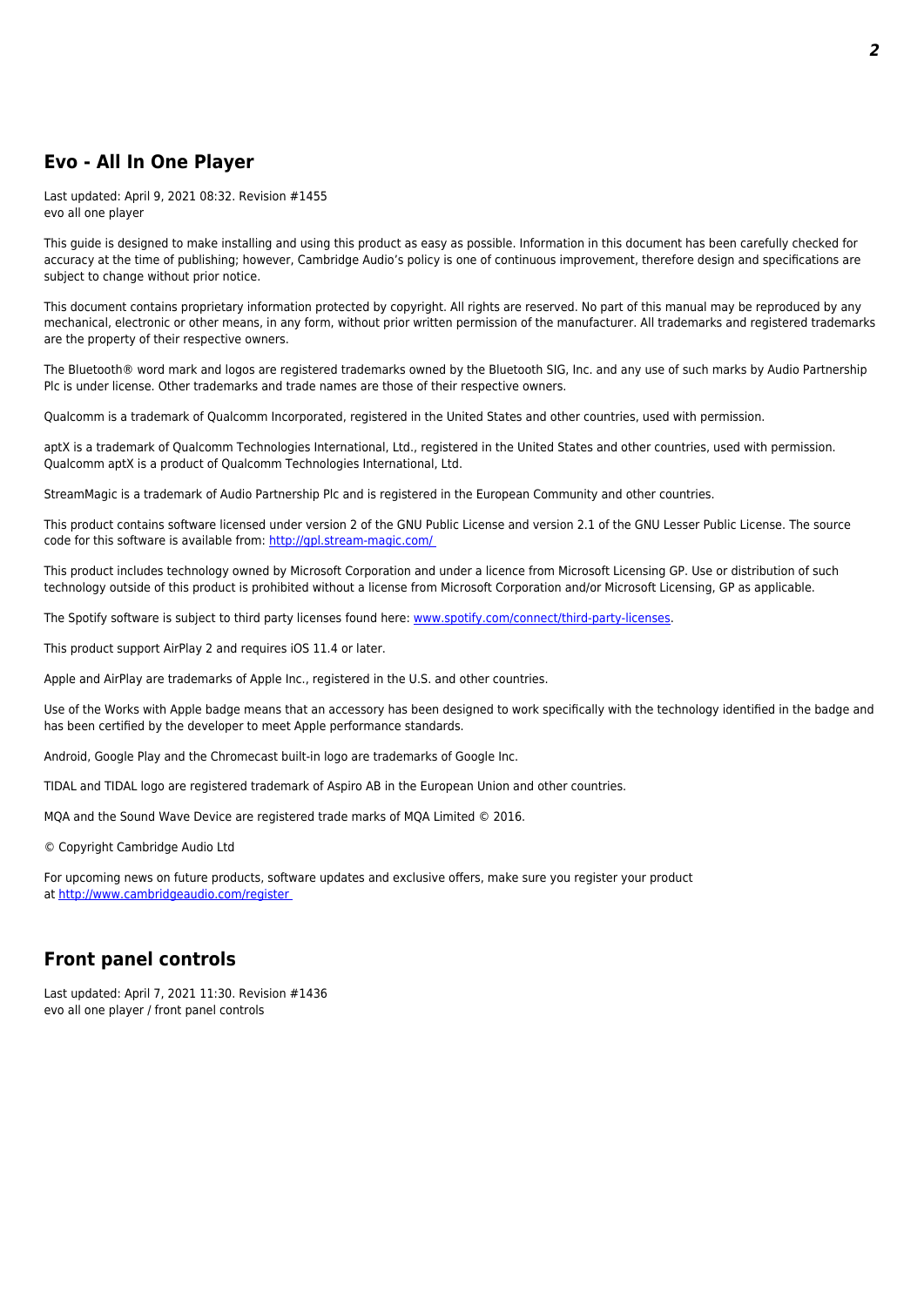

### **1. Display**

### **2. Skip**

### **3. Play/Pause**

### **4. Speaker output**

Press this button to choose a different speaker output from the menu. Use the source selector knob to select the speaker output between speaker A, speaker B, speaker A+B, headphone and Bluetooth devices.

**Note:** Speaker A, speaker B and speaker A+B are available on the Evo 150 only.

#### **5. Volume/Source selector**

To change the volume, rotate the front part. To select a source, rotate the back part.

### **6. Info**

During playback, pressing this button will cycle through 'Now Playing' screens. Press and hold to display the product info.

### **7. IR sensor**

### **8. Standby/On**

### **9. Headphones**

For suitable headphones – connection will automatically mute the speaker output and the pre-out.

### **Evo display**

Last updated: May 12, 2021 10:50. Revision #1574 evo all one player / evo display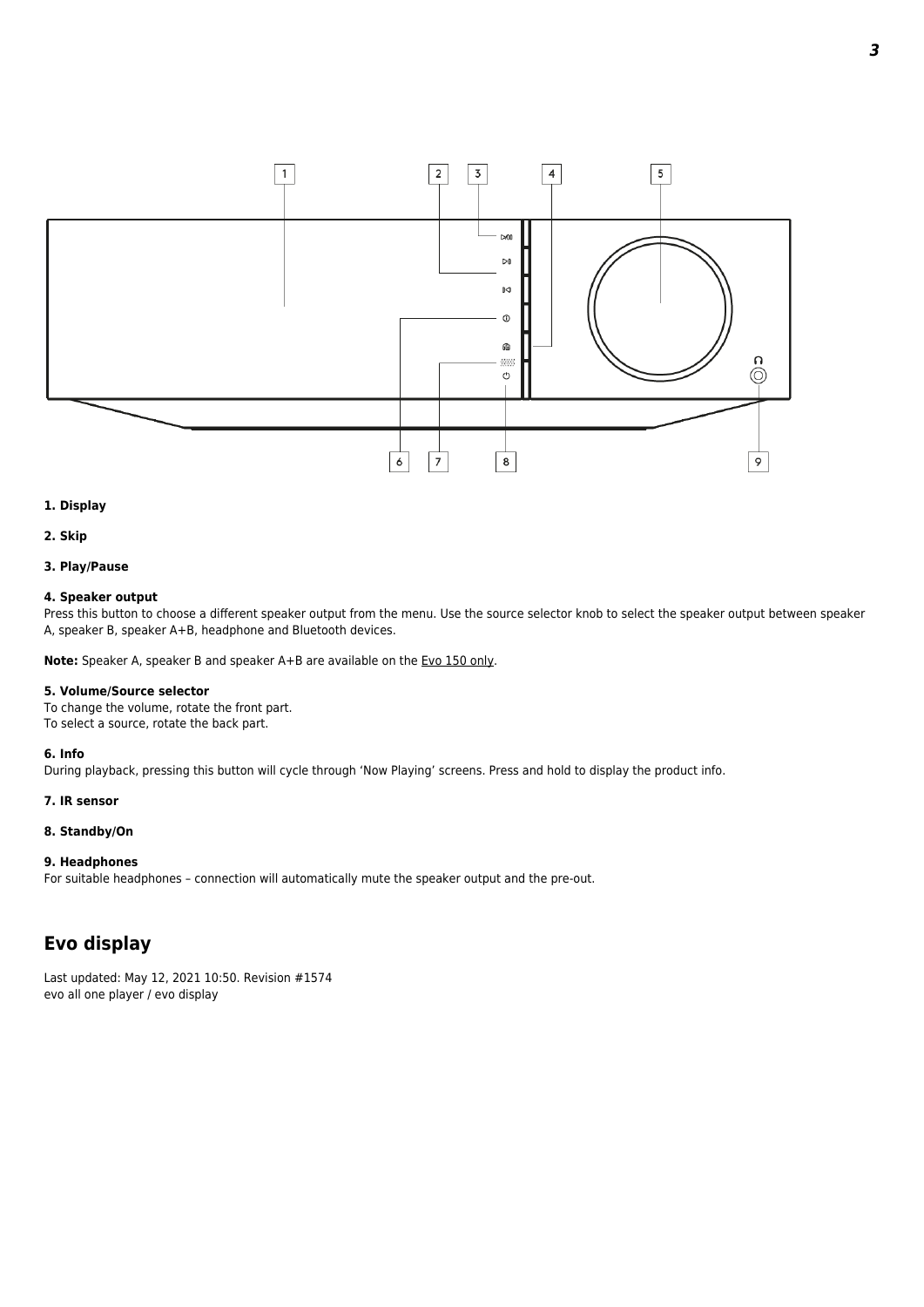

### **1. Album/Source artwork**

Displays the album artwork. Alternatively, if no albums are available this will display the source input icon.

#### **2. Track title, artist and album**

For Internet Radio, this will display the radio station name and the current playback.

### **3. Format info**

Displays the streaming sample rate. For Internet Radio, this will display the bitrate the station is streaming.

#### **4. Source input**

Displays the currently selected source input.

### **5. Progress bar**

When available, this will display the current track progression during playback.

### **6. Track time**

When available, this will display the elapsed track time during playback.

### **7. Clock**

### **8. Network connection**

Displays the current network connection.



### **9. Speaker output**

Displays the currently selected speaker output.

### **10. Mute volume**

Displays when the network streamer is muted.

### **11. Firmware update**

This indicates when new firmware is available. Press the 'Info' button on the front panel or use the StreamMagic app to update the network streamer's firmware.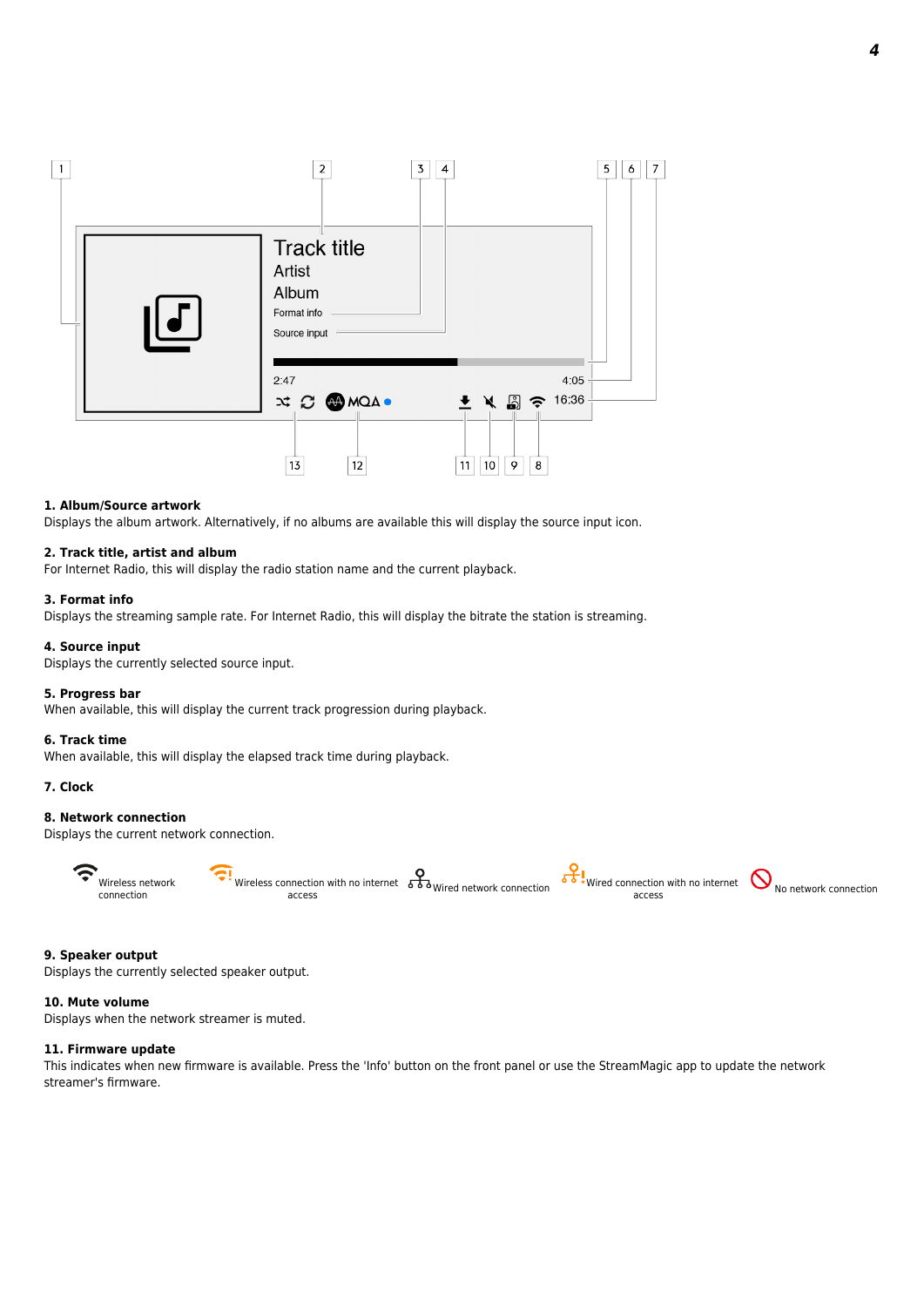#### **12. MQA indicator**

See the **MQA** section for more details.

### **13. Shuffle, Repeat and Repeat +1**

### **Evo 150 rear panel connections**

Last updated: April 26, 2021 09:15. Revision #1556 evo all one player / evo 150 rear panel connections



#### **1. AC Power socket**

### **2. Speaker terminals**

#### **B Speaker**

For connecting a second pair of loudspeakers.

#### **3. Evo CD**

A dedicated connection from an Evo CD player.

#### **4. Audio return channel (ARC)**

A connection from a TV that supports ARC function.

### **5. USB Audio In**

For connecting to PC/Mac computers.

**Note:** For Class 2 USB audio, Windows-based PCs require a Cambridge Audio USB driver to be installed before connection.

### **Ground Switch**

**Note:** The ground switch position should be set to 1 as default. Use another position if a humming noise occurs.

**Position 1** - Normal/default position. The main unit audio ground is lifted from chassis earth.

Position 2 - USB Audio ground is lifted from the main unit audio ground, which is also lifted from chassis earth. This may be useful to reduce hum and noise that can occur with some USB Audio setups.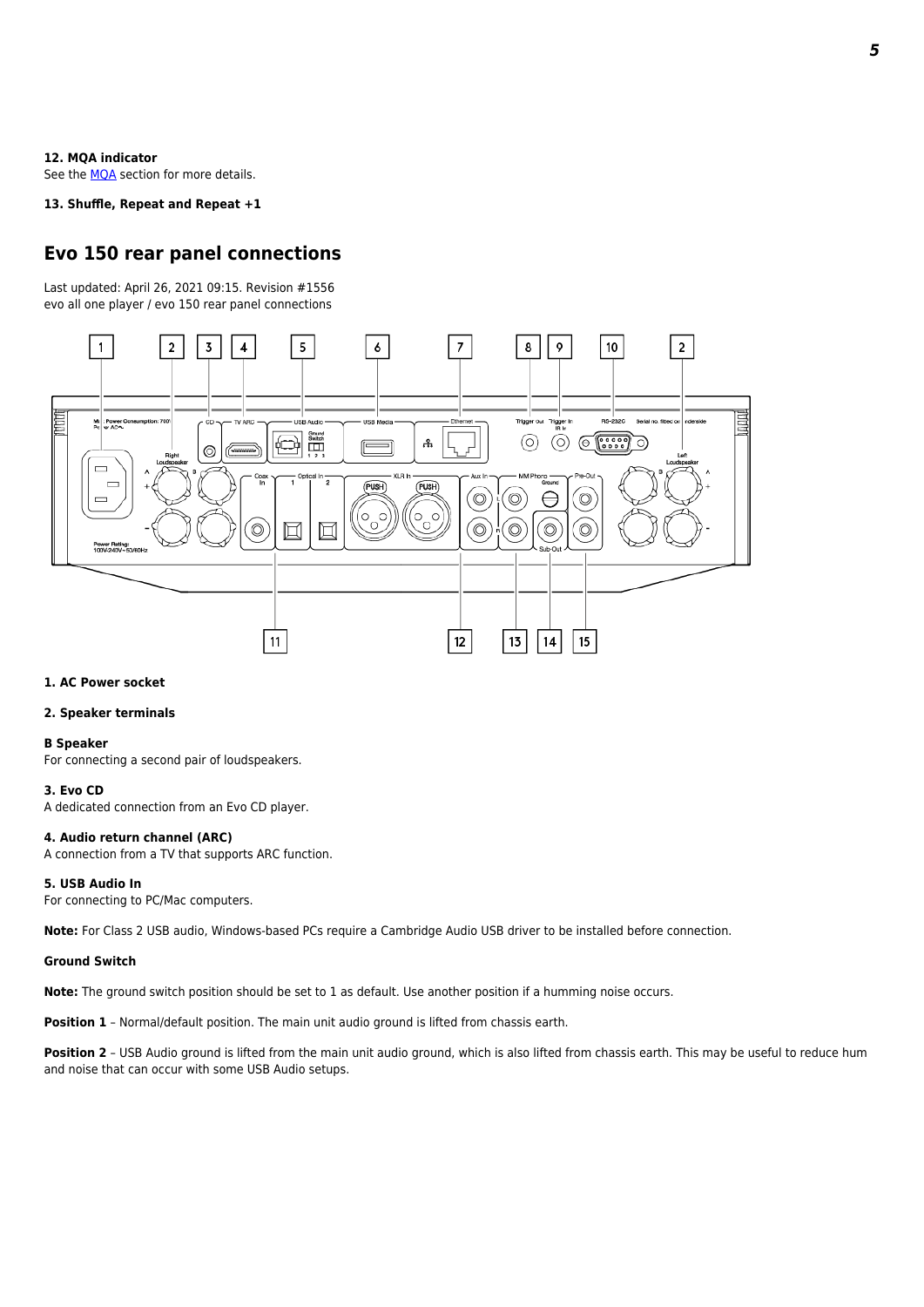**Position 3** – Main unit audio ground is connected directly to chassis ground and USB Audio ground. For some setups, this can reduce hum or noise when certain TVs, Turntables, and other equipment are connected to the Evo unit.

### **6. USB Media**

For connecting local media storage. Note that the USB ports are not intended for connection to Apple mobile devices; no functionality, charging or otherwise is supported.

### **7. Ethernet**

Use a wired connection for seamless playback of high-resolution 352.8kHz, 384kHz, and DSD 256.

### **8. Trigger Out**

Use a link wire between the Evo 150 and a product that has a trigger input. This will synchronise the power state of both products when powering the Evo 150 on/standby.

### **9. Trigger In/IR In**

**Trigger In** – Use a link wire between a product that has a trigger output and the Evo 150. This will synchronise the power state of the Evo 150 with the controlling unit

**IR In** - Receives modulated IR commands from an IR repeater or custom install systems.

### **10. RS232C**

**Custom install control** – a full protocol is available for the Evo 150 on our website.

### **11. Digital Inputs (Coax and Optical)**

**Note:** If a digital input is connected to a TV you can enable TV mode in the input settings of the StreamMagic app. This mode minimises lip-sync delays on the audio path by bypassing MQA decoding and also reduces the chance of dropouts and glitches from some TVs.

### **12. Analogue Inputs (AUX/XLR)**

### **13. MM Phono input**

For connecting a turntable that uses a moving magnet cartridge.

#### **Ground**

If your turntable has a separate grounding lead, then connect here.

**14. Sub-Out**

**15. Pre-Out**

### **Evo 75 rear panel connections**

Last updated: April 28, 2021 09:51. Revision #1555 evo all one player / evo 75 rear panel connections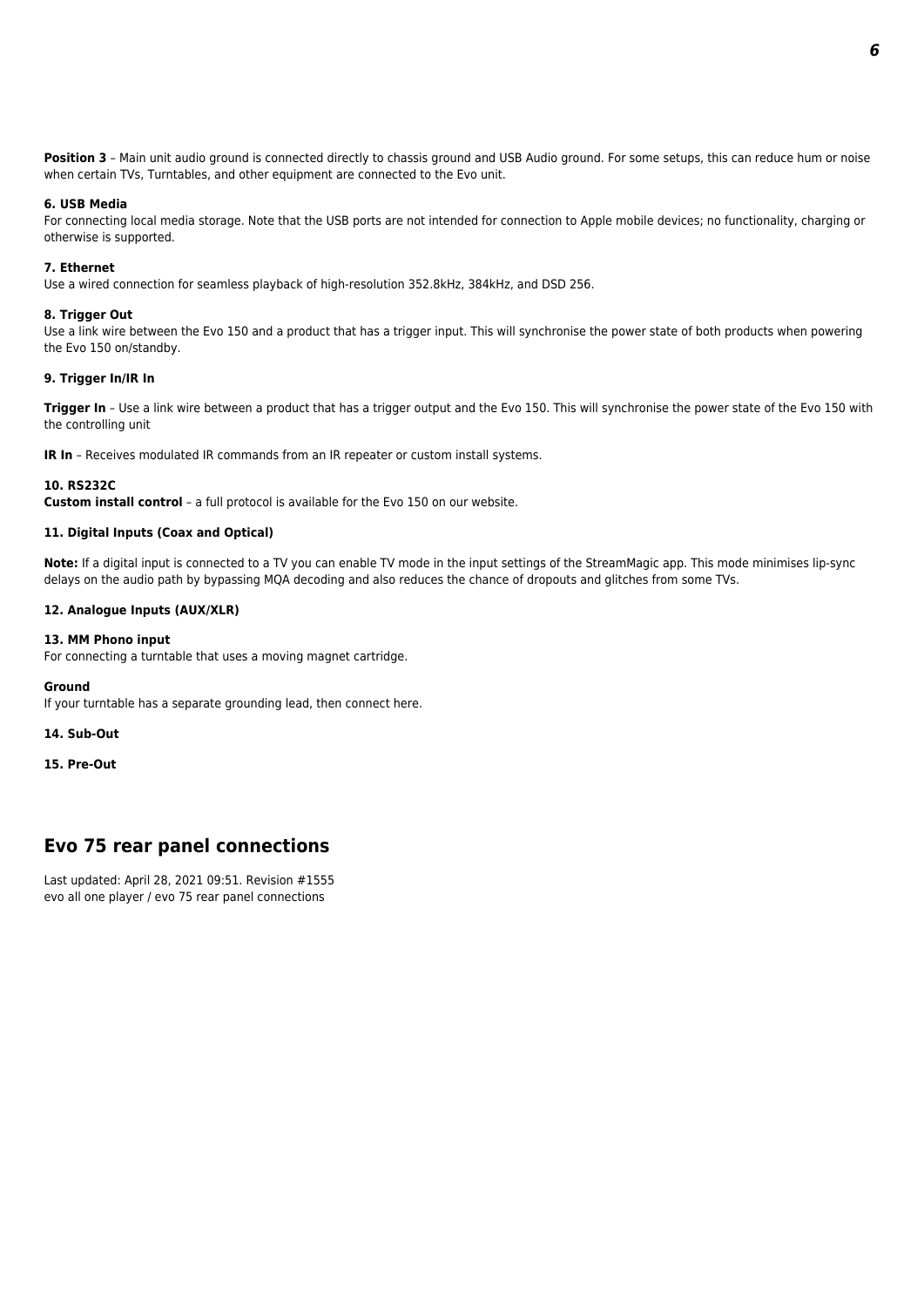

### **1. AC Power socket**

### **2. Speaker terminals**

#### **3. Evo CD**

A dedicated connection from an Evo CD player.

#### **4. Audio return channel (ARC)**

A connection from a TV that supports ARC function.

#### **5. Ground Switch**

**Note:** The ground switch position should be set to 1 as default. Use another position if a humming noise occurs.

Position 1 - Normal/default position. The main unit audio ground is lifted from chassis earth.

Position 2 - Main unit audio ground is connected directly to chassis earth. For some setups, this can reduce hum or noise when certain TVs, Turntables, and other equipment are connected to the Evo unit

#### **6. USB Media**

For connecting local media storage. Note that the USB ports are not intended for connection to Apple mobile devices; no functionality, charging or otherwise is supported.

### **7. Ethernet**

Use a wired connection for seamless playback of high-resolution 352.8kHz, 384kHz, and DSD 256.

#### **8. IR In**

Receives modulated IR commands from an IR repeater or custom install systems.

#### **9. Digital Inputs (Coax and Optical)**

**Note:** If a digital input is connected to a TV you can enable TV mode in the input settings of the StreamMagic app. This mode minimises lip-sync delays on the audio path by bypassing MQA decoding and also reduces the chance of dropouts and glitches from some TVs.

#### **10. Analogue Input**

### **11. Sub-Out**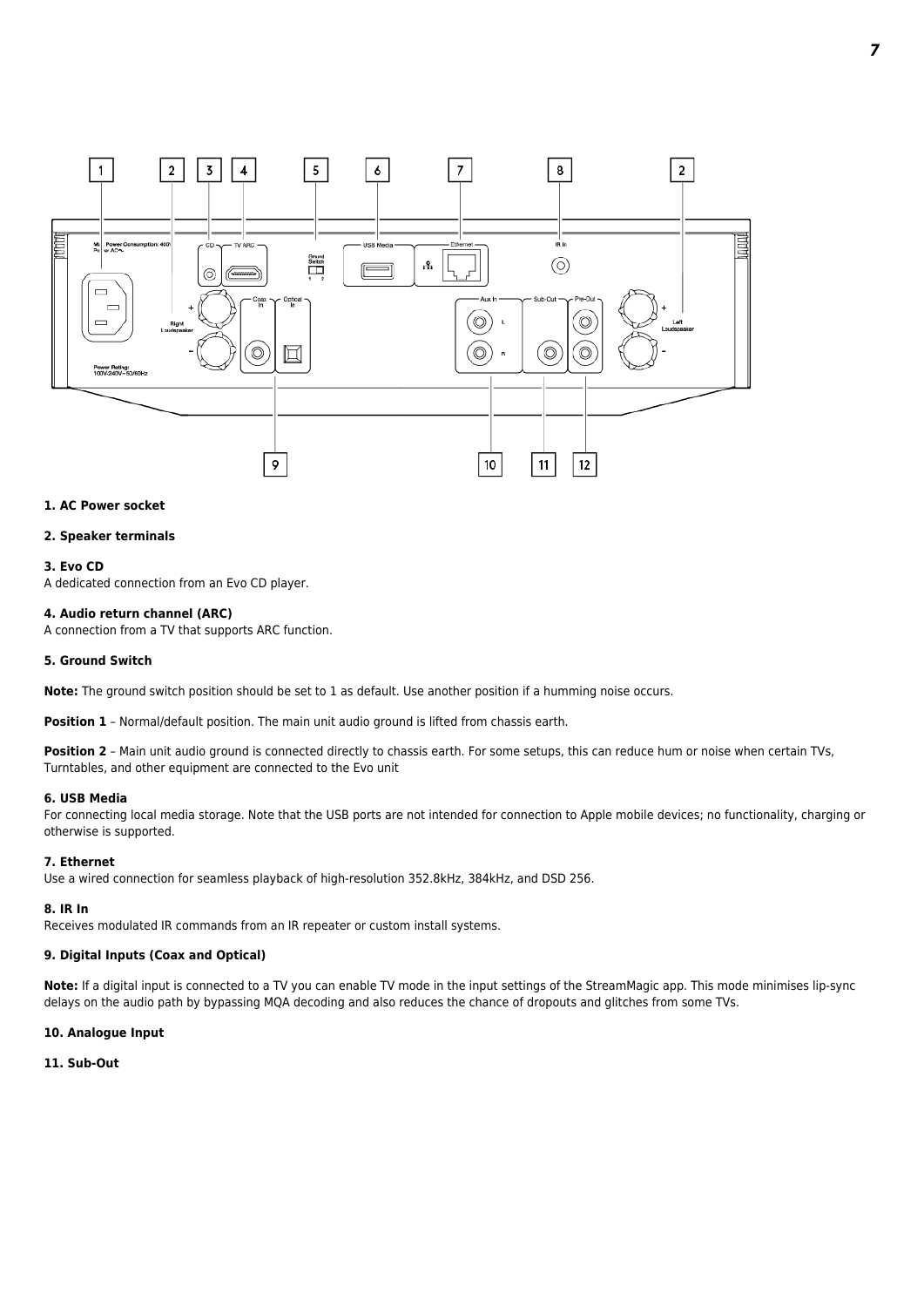**12. Pre-Out**

### **Remote control**

Last updated: April 7, 2021 11:31. Revision #1437 evo all one player / remote control



### **1. Mute**

### **2. Standby/On**

### **3. Preset buttons**

Press and hold to store the current source.

**Note:** Not available for media player queue, AirPlay or Chromecast sources.

### **4. Speaker output**

Press to choose a different speaker output. Pressing this button will toggle the speaker output between speaker A, speaker B, speaker A+B, headphone and Bluetooth devices.

### **5. Info**

During playback, pressing this button will cycle through 'Now Playing' screens. Press and hold to display the product info.

### **6. Brightness**

Pressing this button will alter the brightness of the display backlight between bright, dim and an option to switch off the backlight.

### **7. Eject CD (Evo CD only)**

Press to eject the CD from the slot.

### **8. Stop (Evo CD only)**

- **9. Play/Pause/Skip**
- **10. Source selection**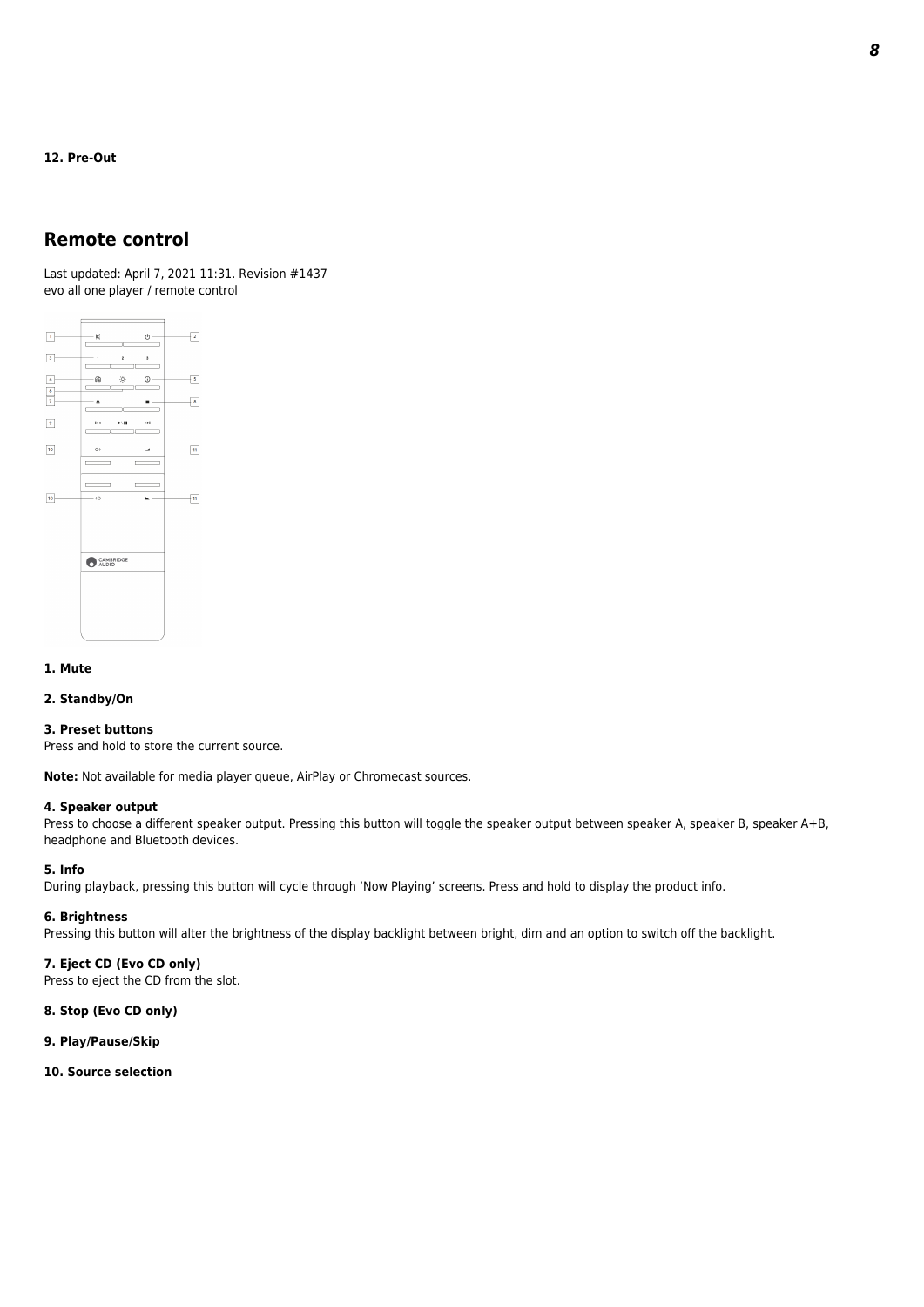### **11. Volume**

### **Replaceable side panel**

Last updated: April 7, 2021 11:29. Revision #1431 evo all one player / replaceable side panel



When installing new magnetic side panels, please ensure that the groove cuts are aligned with the direction of the front panel. Insert from the rear by holding the rear of the panel.

**Important note:** The magnets can snap hard and pinch your fingers if not done correctly.

### **Getting connected**

Last updated: April 21, 2021 02:06. Revision #1554 evo all one player / getting connected

### **Basic connections**

The diagram below shows the basic connection of your Evo to a pair of loudspeakers.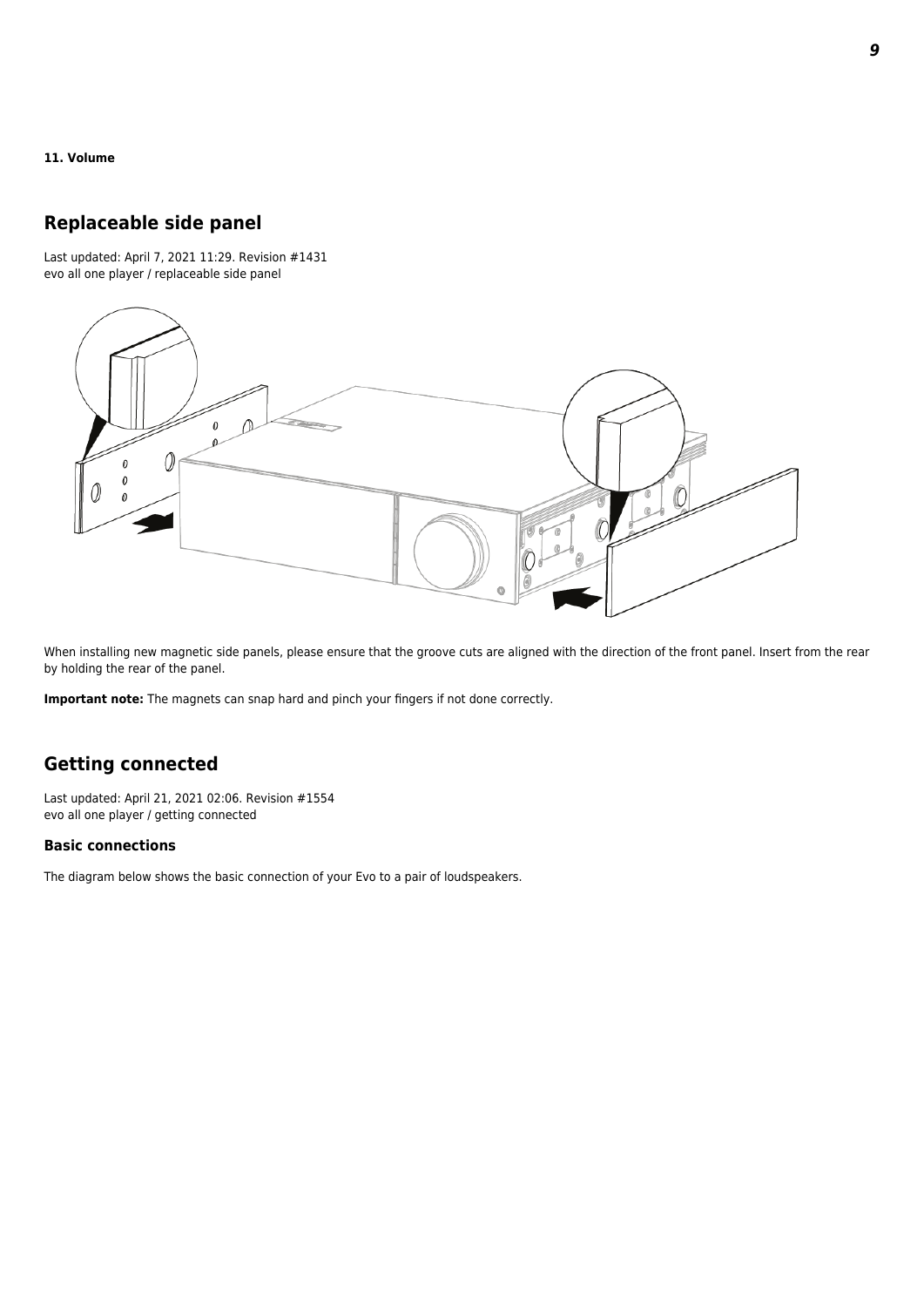

### **Speaker B connections (Evo 150 only)**

The diagram below shows the connection for a second pair of loudspeakers. Pressing the speaker output icon will scroll through the selection of speakers, speaker A, speaker B, and speaker A and B together.



### **Preamp Out connections**

The Preamp Out sockets are for connecting to a power amplifier or active subwoofer.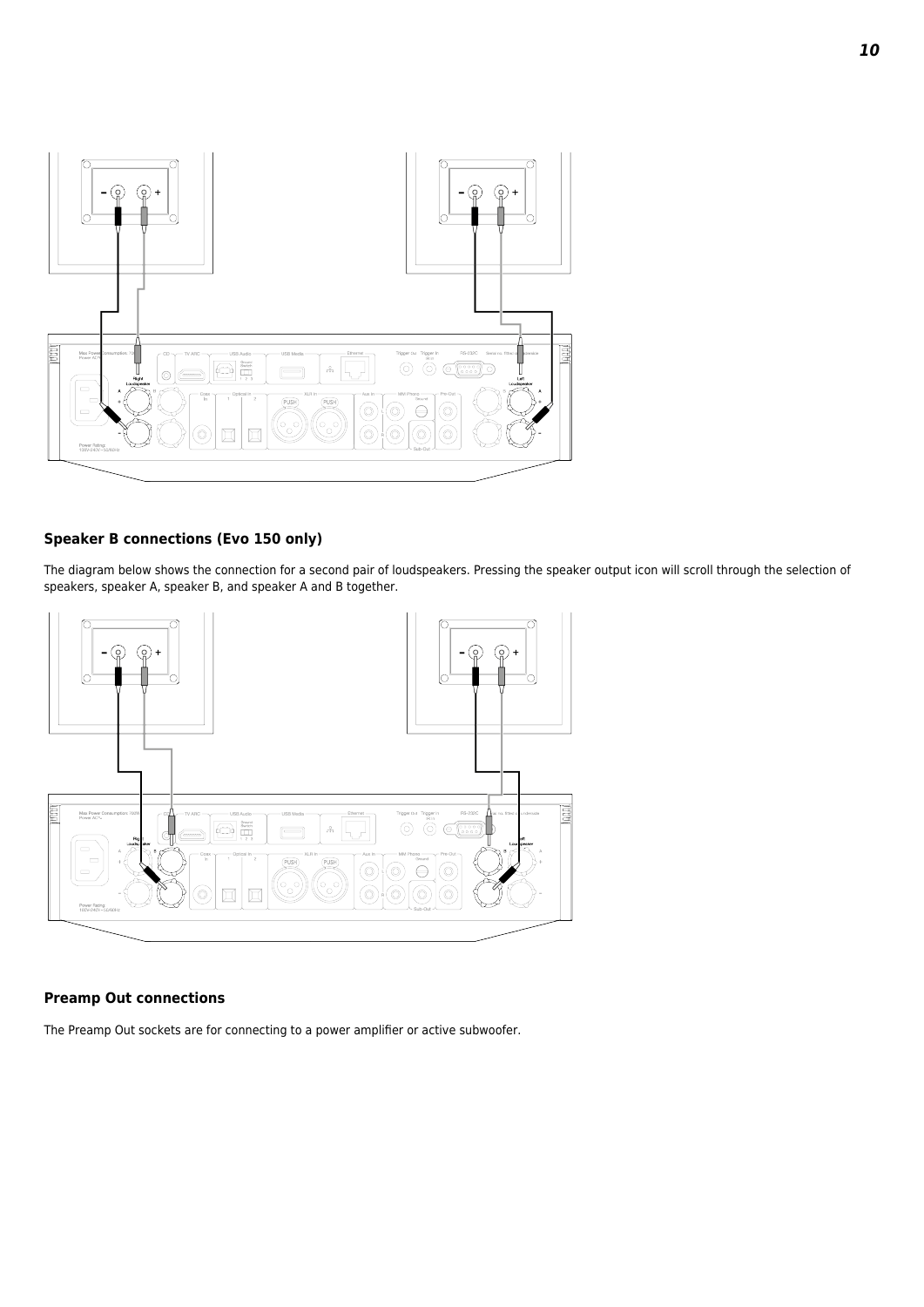

### **Balanced audio connections (Evo 150 only)**

The diagram below shows how to connect the Evo 150 using the Balanced Audio inputs.



### **USB audio connection (Evo 150 only)**

**Important note:** Before setting up your Evo 150 for the first time, please make sure that the USB Audio connection is unplugged. USB Audio can be re-connected once any firmware updates are applied.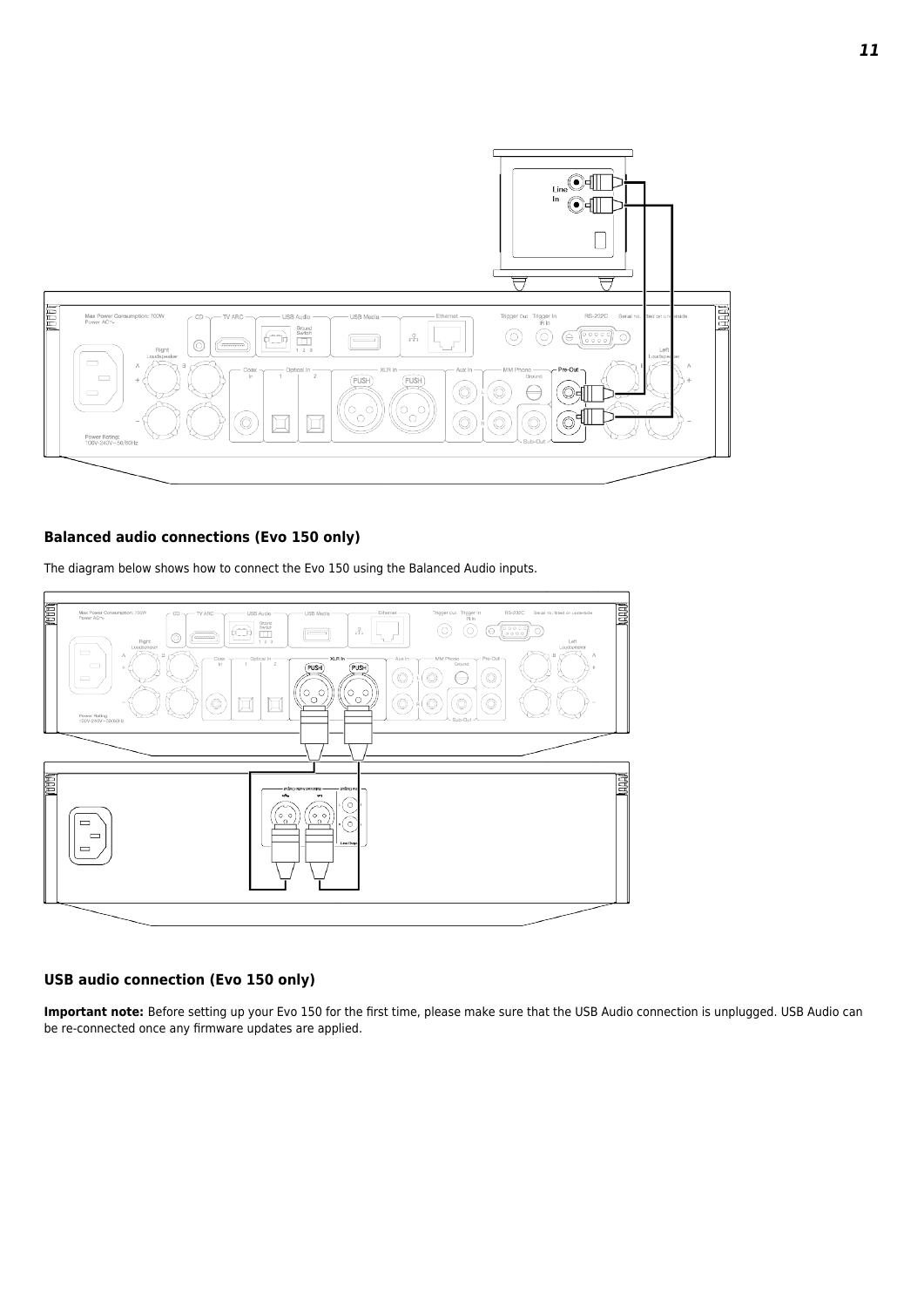

### **Network connections**

### **Connecting to a wired network**



Connect a network cable between the Evo and your router.

### **Connecting to a wireless network**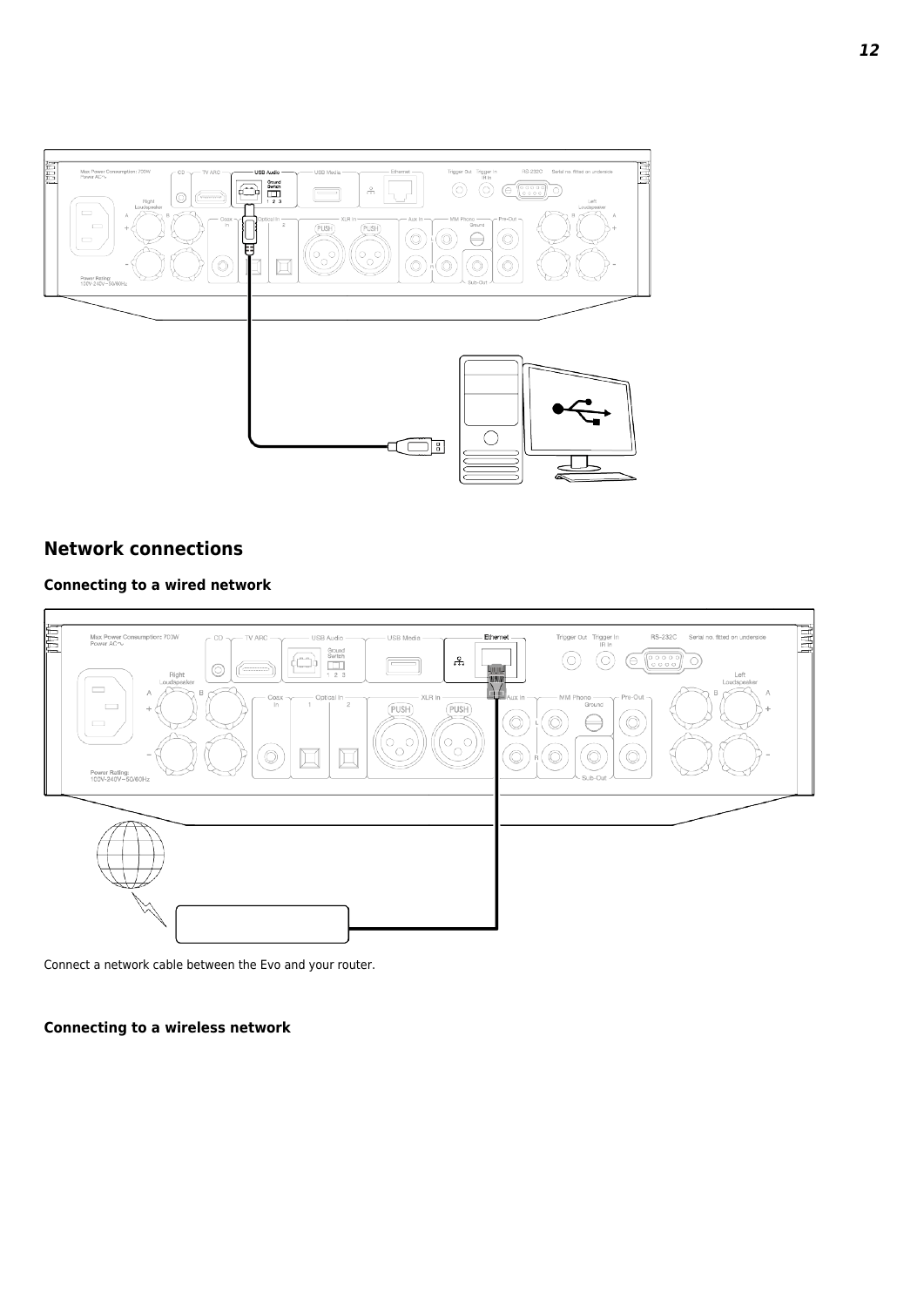





### **StreamMagic app - Setup**

Last updated: April 7, 2021 02:47. Revision #1419 evo all one player / streammagic app setup

Your player is network connected, not only can you listen to devices connected to the inputs on the product but you can also stream music from many different sources both on your home network and from the internet.

To set up your player, please first download the StreamMagic app from the Apple app store or Google Play store.



### **Set up**

- 1. Switch on your player and follow the on screen instructions to select your preferred language.
- 2. Open the StreamMagic app and follow the instructions provided to complete setting up your player on your network. This process will also apply any new updates that may be pending.

**Note:** During the set up process you will be asked to give your player a name, please make sure this is unique to your player. This will make it easier to find when using streaming and smart home services.

Once your player is connected to your home network you'll have full control of your sources, including internet radio, streaming services, network and USB drives and more.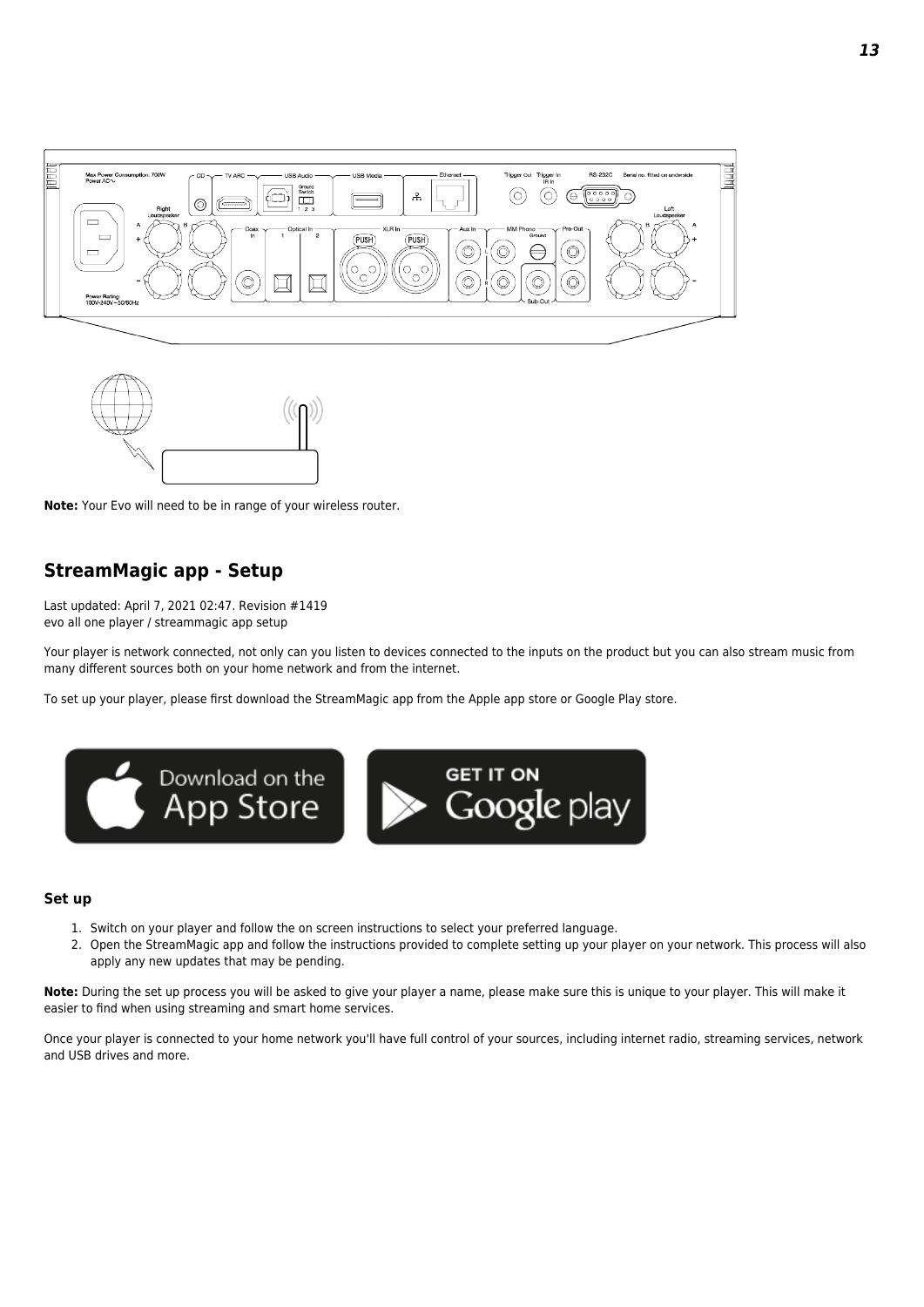For more information on our StreamMagic app, please visit: <https://www.cambridgeaudio.com/streammagic>

### **Google Home / Chromecast built-in**

Last updated: April 7, 2021 12:45. Revision #1489 evo all one player / google home chromecast built

Your player is network connected, not only can you listen to devices connected to the inputs on the product but you can also stream music from many different sources both on your home network and from the internet.

Your player features Chromecast built-in and can be incorporated in to your Google Home. To set up your player, download the Google Home app on your smart phone or tablet.



With Chromecast built into your player, your phone becomes your remote. Simply tap the Cast button from apps you already know and love to stream music, podcasts and playlists from your phone, tablet or laptop to your player.

### **Chromecast built-in**

### **Your phone is your remote**

- Simply tap the Cast button from apps you already know and love. No new logins or downloads required.
- Use your phone to search, play, pause and turn up the volume from anywhere in the home.
- While you're streaming, you can keep using your phone for other things scroll through social media, send a text, and even accept calls.
- Enjoy music throughout your house when you use multi-room casting with Chromecast-enabled speakers.
- Just say "Hey Google" to cast to your player

### **Unlimited entertainment, all on your schedule**

- Works with hundreds of apps and new apps are being added all the time.
- Choose from millions of songs from popular music services like Pandora, Spotify, and Youtube Music.

Android, Google Play and the Chromecast built-in logo are trademarks of Google Inc.

### **Bluetooth source**

Last updated: April 12, 2021 08:55. Revision #1452 evo all one player / bluetooth source

The Bluetooth source allows your player to receive wireless Bluetooth audio from most phones, tablets and laptops.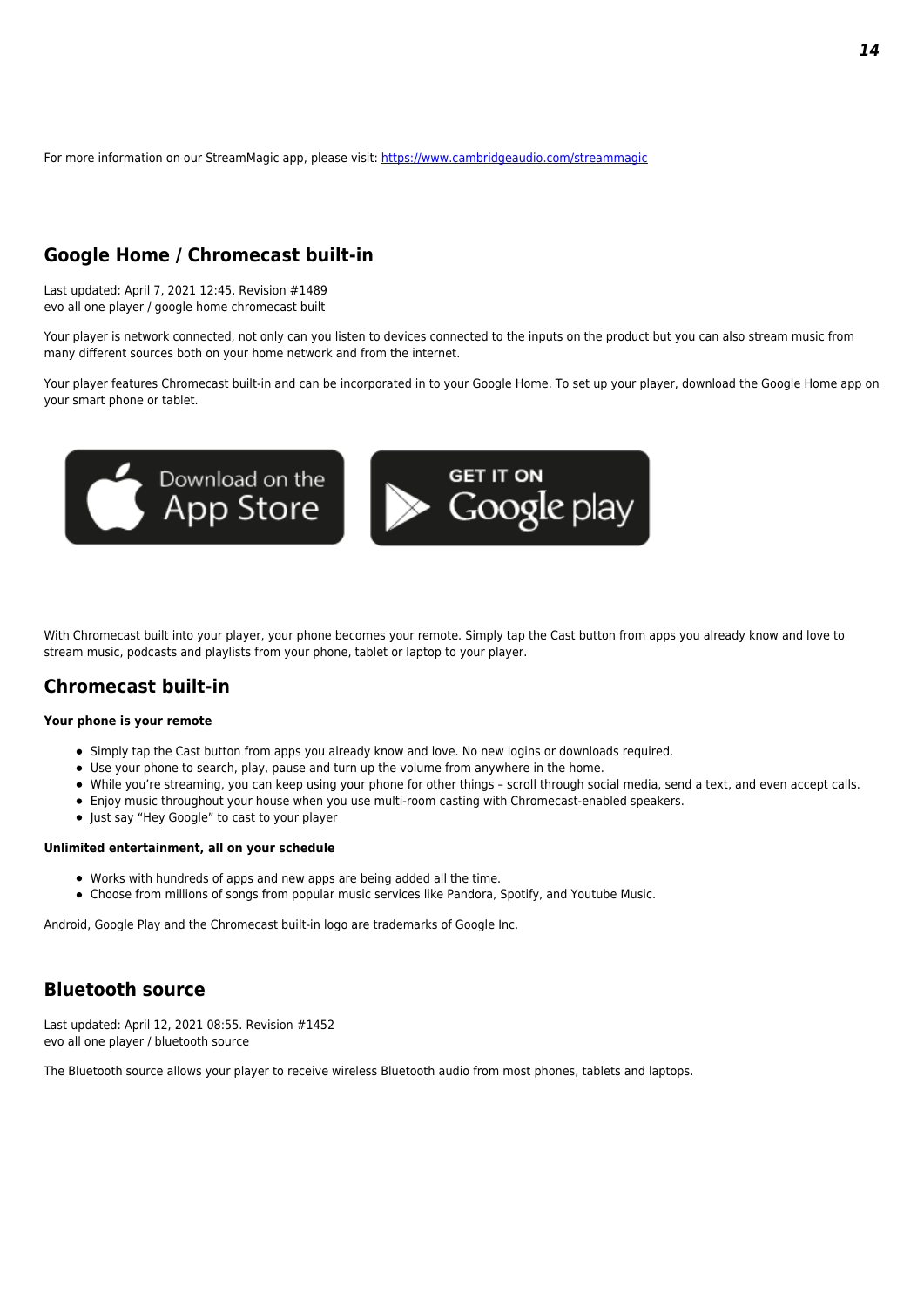#### **Pairing**

To begin streaming high-quality music from your chosen media source it will first need to be paired with your player.



- 1. Select the Bluetooth source on your player
- 2. Open your mobile device or laptops Bluetooth settings
- 3. Select your player from the list of available devices
- 4. Your device should now connect to your player

Once paired you should be able to connect to your player at any time by selecting the Bluetooth source on your player and then choosing your player from the list of previously connected devices.

**Note:** Your Bluetooth device can only be connected to your player while the Bluetooth source is selected.

### **AirPlay**

Last updated: April 7, 2021 11:30. Revision #1421 evo all one player / airplay

AirPlay is an Apple technology designed to control home audio systems and speakers in any room — with a tap or by just asking Siri — right from iPhone, iPad, HomePod, or Apple TV. Play a song in the living room and kitchen at the same time or adjust the volume in any room, all in sync.

After installing your player, add it to the Apple Home app with a few simple steps using your iPhone or iPad

### **How to use AirPlay from iPhone or iPad**

- 1. Ensure your player is connected to your network.
- 2. Open the app that you want to AirPlay from.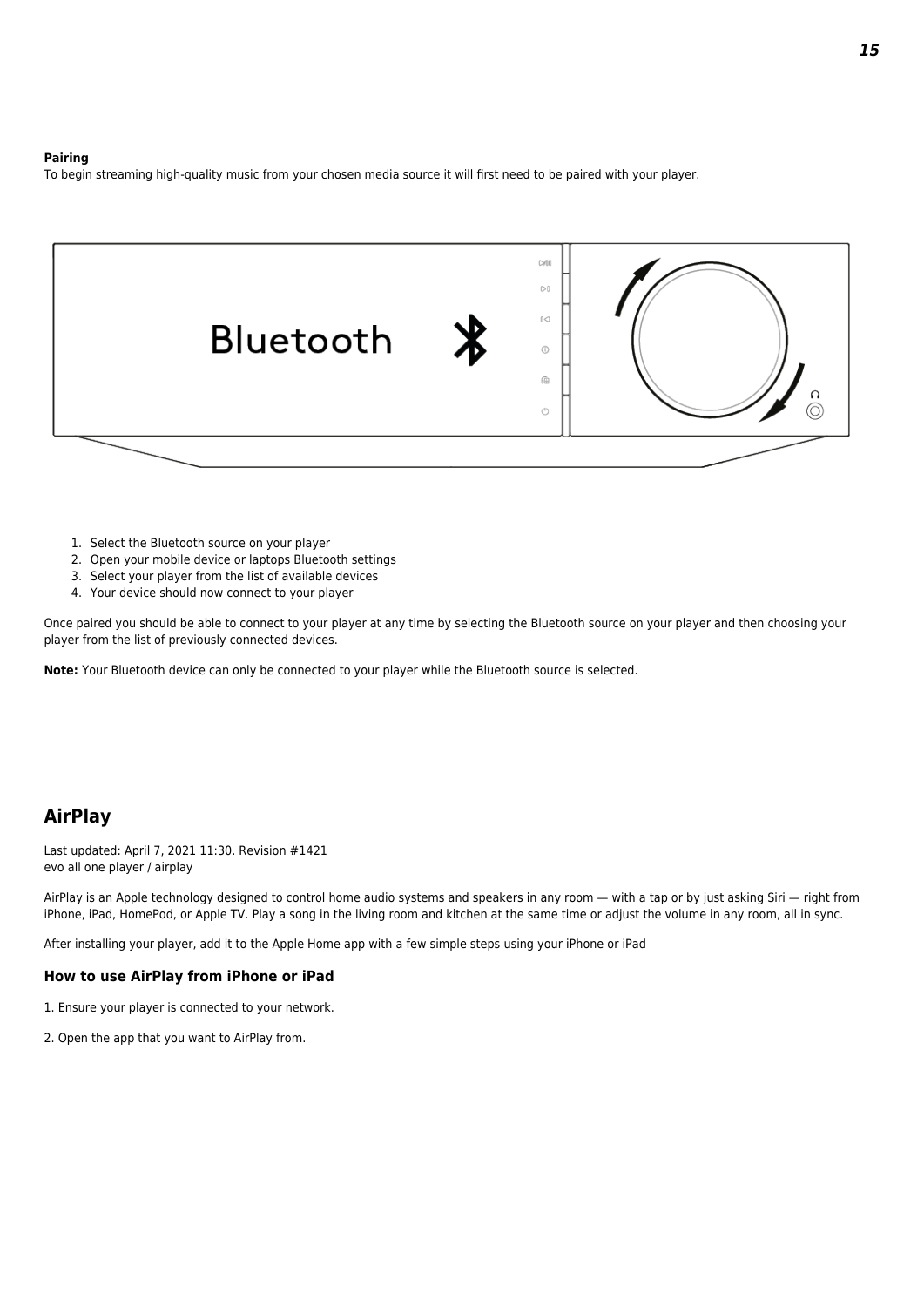

4. Select your player as your AirPlay device.

### **How to use AirPlay from Control Center**

To switch the audio on your device from Control Center: Swipe up from the bottom edge of any screen on your device to open Control Center.

Touch and hold  $\blacksquare$  in the upper-right corner, then select your player.

This product supports AirPlay 2 and requires iOS 11.4 or later.

Apple and AirPlay are trademarks of Apple Inc., registered in the U.S. and other countries.

Use of the Works with Apple badge means that an accessory has been designed to work specifically with the technology identified in the badge and has been certified by the developer to meet Apple performance standards.

### **Spotify Connect**

Last updated: April 7, 2021 11:29. Revision #1422 evo all one player / spotify connect

Use your phone, tablet or computer as a remote control for Spotify.

Go to [spotify.com/connect](http://www.spotify.com/connect) to learn how.

The Spotify Software is subject to third party licenses found here: www.spotify.com/connect/third-party-licenses

### **Bluetooth output**

Last updated: April 12, 2021 08:55. Revision #1490 evo all one player / bluetooth output

Your player supports Bluetooth output. This means you can send the audio from your player, wirelessly to Bluetooth headphones or a Bluetooth speaker.

### **Pairing**

If you haven't connected your player to a Bluetooth device previously you'll need to use the StreamMagic app.

- 1. Make sure your Bluetooth device is set to pairing mode (see your Bluetooth device instructions for how to do this).
- 2. Open the StreamMagic app.
- 3. Tap select output on the home page.
- 4. Select Pair new Bluetooth device.
- 5. Select your Bluetooth device from the list of available devices.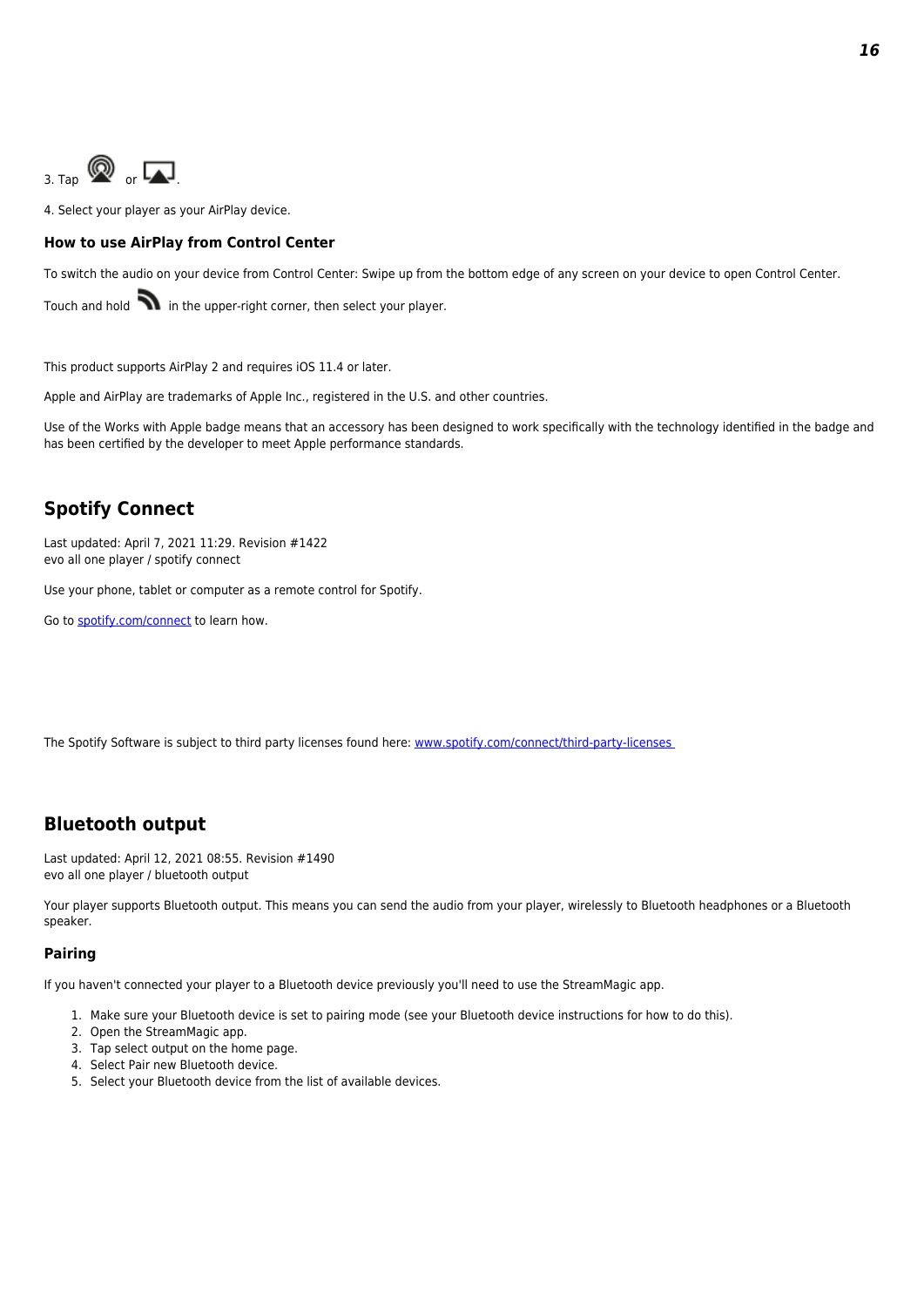Your player will now switch its audio output to playback on your Bluetooth device.

Once paired your Bluetooth device will be remembered by your player.

### **To switch audio output to a Bluetooth device**

Make sure your Bluetooth device is switched on and ready to connect.

#### either:

- 1. Open the StreamMagic app.
- 2. Tap Select Output on the Home page.
- 3. Choose your Bluetooth device.

#### or



- 1. Press the Output select button on the remote or front panel.
- 2. Choose your Bluetooth device from the list.

### **To switch audio away from the Bluetooth device**

### either:

Switch off or disconnect your Bluetooth device.

#### or

Choose a different output from either the StreamMagic app or by pressing the output select button on the remote or front panel.

### **Notes:**

- Audio cannot be output to a Bluetooth device if the Bluetooth source is currently selected.
- Please use the volume controls on your Bluetooth headphones.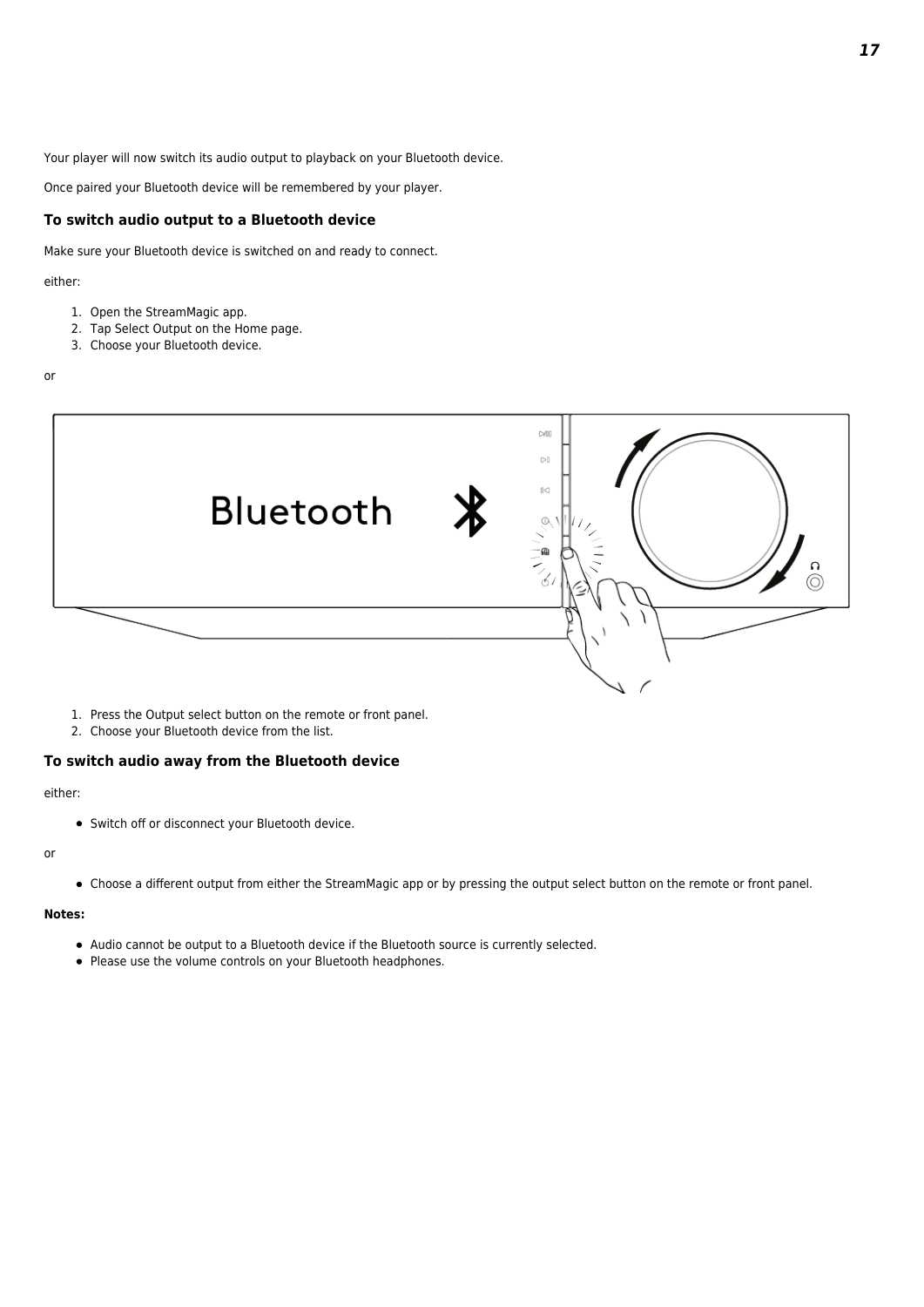### **MQA (Master Quality Authenticated)**

Last updated: April 8, 2021 09:09. Revision #1465 evo all one player / mqa master quality authenticated

The Cambridge Audio EVO includes MQA technology, which enables you to play back MQA audio files and streams, delivering the sound of the original master recording.



The front panel will display MQA green or blue to indicate that the unit is decoding and playing an MQA stream or file, and denotes provenance to ensure that the sound is identical to that of the source material. It displays MQA blue to indicate it is playing an MQA Studio file, which has either been approved in the studio by the artist/producer or has been verified by the copyright owner.

### **Settings**

Last updated: April 21, 2021 02:22. Revision #1553 evo all one player / settings

### **Device Name**

This is how your player will appear in your StreamMagic app and on your home network when using services like Spotify, Chromecast built-in and TIDAL Connect.

Giving your player a unique name makes it easier to distinguish when using streaming and smart home services.

### **AirPlay Name**

This is how your player will appear when using AirPlay or the Apple Home app.

### **Standby Mode**

This selects what type of standby mode your player will use.

Network Standby means your player will still be controllable by the StreamMagic app and other network services.

If Eco mode is chosen your player will use even less power in standby but will need to be switched on either by the front panel or the remote control.

### **Automatic Power Down**

This sets how long your player will wait while inactive before switching in to standby.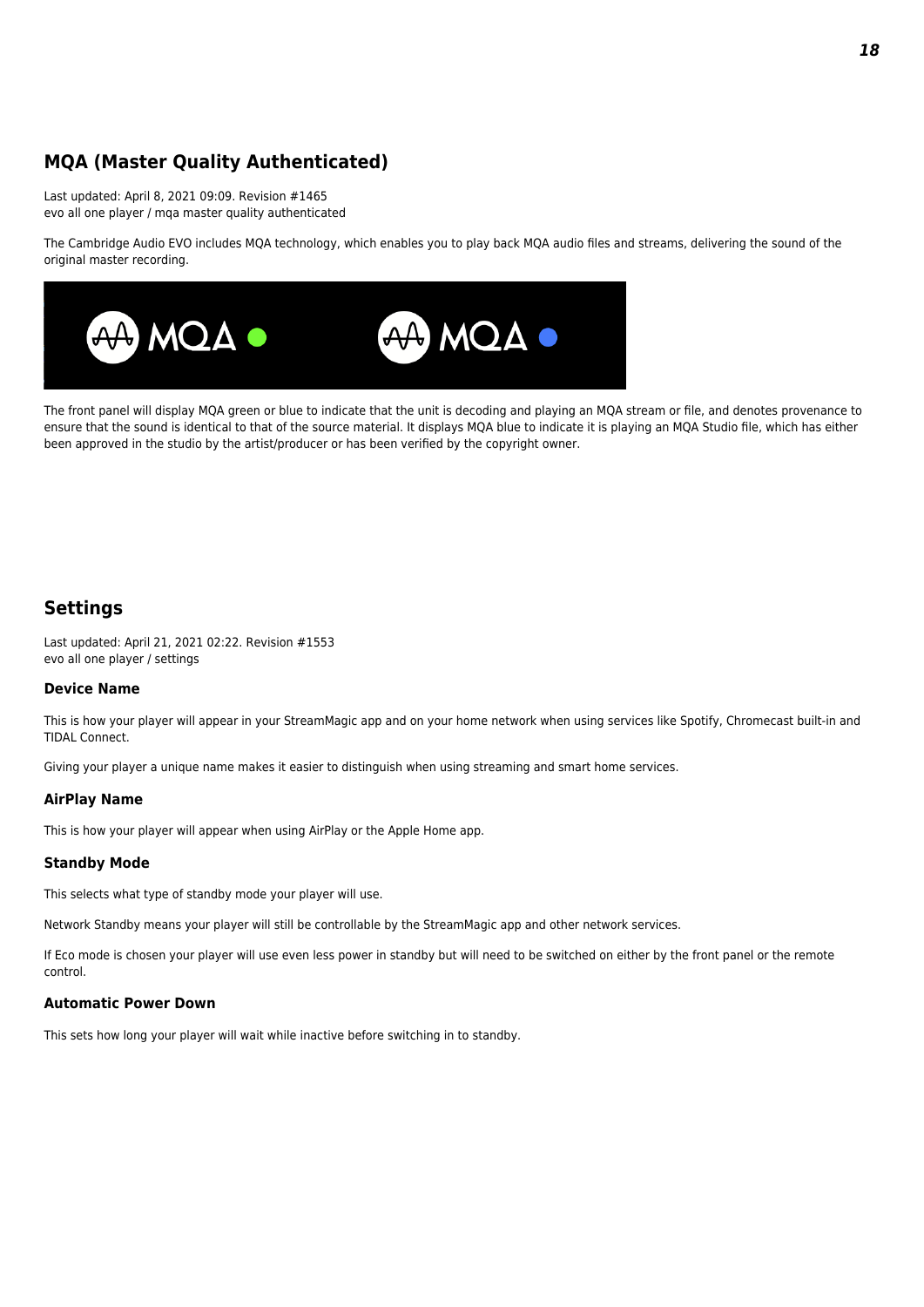### **Display Brightness**

This sets the brightness of your player's display. If set to 'Off' the display will show for a few seconds after any change and then switch off.

### **USB Audio Class**

This sets the USB Audio Class for the USB Audio input.

USB Audio Class 1.0 (default) works with USB 1.1 ports and supports up to 24-bit/96kHz.

USB Audio Class 2.0 requires a USB 2.0 port and can support up to 32-bit/384kHz (asynchronous) and up to DSD-256. Depending on your PC or laptop you may require an additional driver.

For more info about USB Audio see our [online guide](http://www.cambridgeaudio.com/USB-Audio).

### **Volume Limit**

This sets the maximum volume that other streaming services like AirPlay, Spotify, TIDAL Connect and Chromecast built-in can set. The front panel, remote control and StreamMagic app volume controls can override this setting.

### **Early Update**

Setting this to 'On' will let you try out the latest firmware ahead of general release.

For more information and to find out what's new visit our **[FAQ](https://techsupport.cambridgeaudio.com/hc/en-us/articles/205455321-What-are-Early-Updates-)**.

### **Firmware**

This will check for and apply any new firmware available for your player.

You can also check for new updates on the info screen.

When left in network standby overnight your player will check and apply any new updates.

### **Factory Reset**

This will return your player to its factory settings.

You can also do this from the info screen.

**Note:** Your network player must be connected to the internet to carry out firmware updates. It is recommended that you keep your network player connected to ensure optimal performance.

### **Info screen**

Last updated: April 12, 2021 08:55. Revision #1463 evo all one player / info screen

The info screen shows useful information about your player, it also allows you to carry out some actions to help resolve problems with your player.

To access the info screen hold the  $\overline{\omega}$  button on the front panel for 2 seconds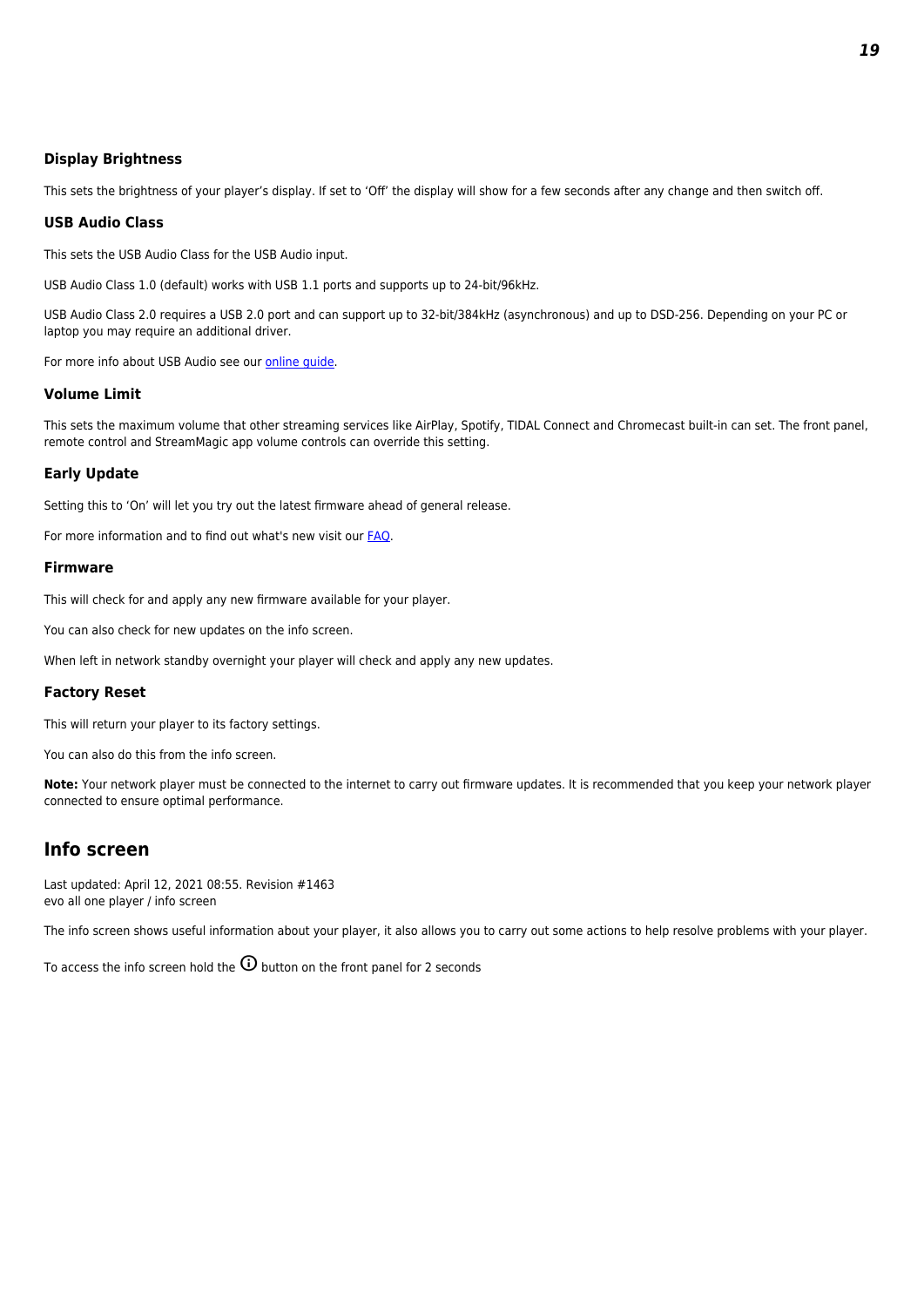

### **Technical specifications**

Last updated: May 21, 2021 12:31. Revision #1583 evo all one player / technical specifications

### **Evo 75**

**POWER OUTPUT** 75W into 8 Ohms

**AMPLIFICATION** Class-D

**DAC** ESS Sabre ES9016K2M

**FREQUENCY RESPONSE** 20Hz –20kHz +/-3dB

**ANALOGUE AUDIO INPUTS** 1 x RCA

**DIGITAL AUDIO INPUTS** 1 x TOSLINK optical, 1 x S/PDIF coaxial, Bluetooth (integrated), 1 x TV ARC

**Bluetooth:** 4.2 A2DP/AVRCP supporting SBC, aptX and aptX HD codecs

### **COMPATIBILITY**

**TOSLINK optical:** 16/24bit 44.1-96kHz PCM only **S/PDIF coaxial:** 16/24bit 44.1-192kHz PCM only **ARC:** 16/24bit 44.1-192kHz PCM only

UPnP, Local USB media, Airplay 2, Chromecast built-in, Internet Radio, Spotify Connect, TIDAL, Qobuz, Amazon Music, RoonReady.

### **AUDIO FORMATS**

ALAC, WAV, FLAC, AIFF, DSD (x256), WMA, MP3, AAC, HE AAC AAC+, OGG Vorbis

### **OUTPUTS**

Speakers, 3.5mm headphone, Preamp Output, Subwoofer Output, Bluetooth (integrated)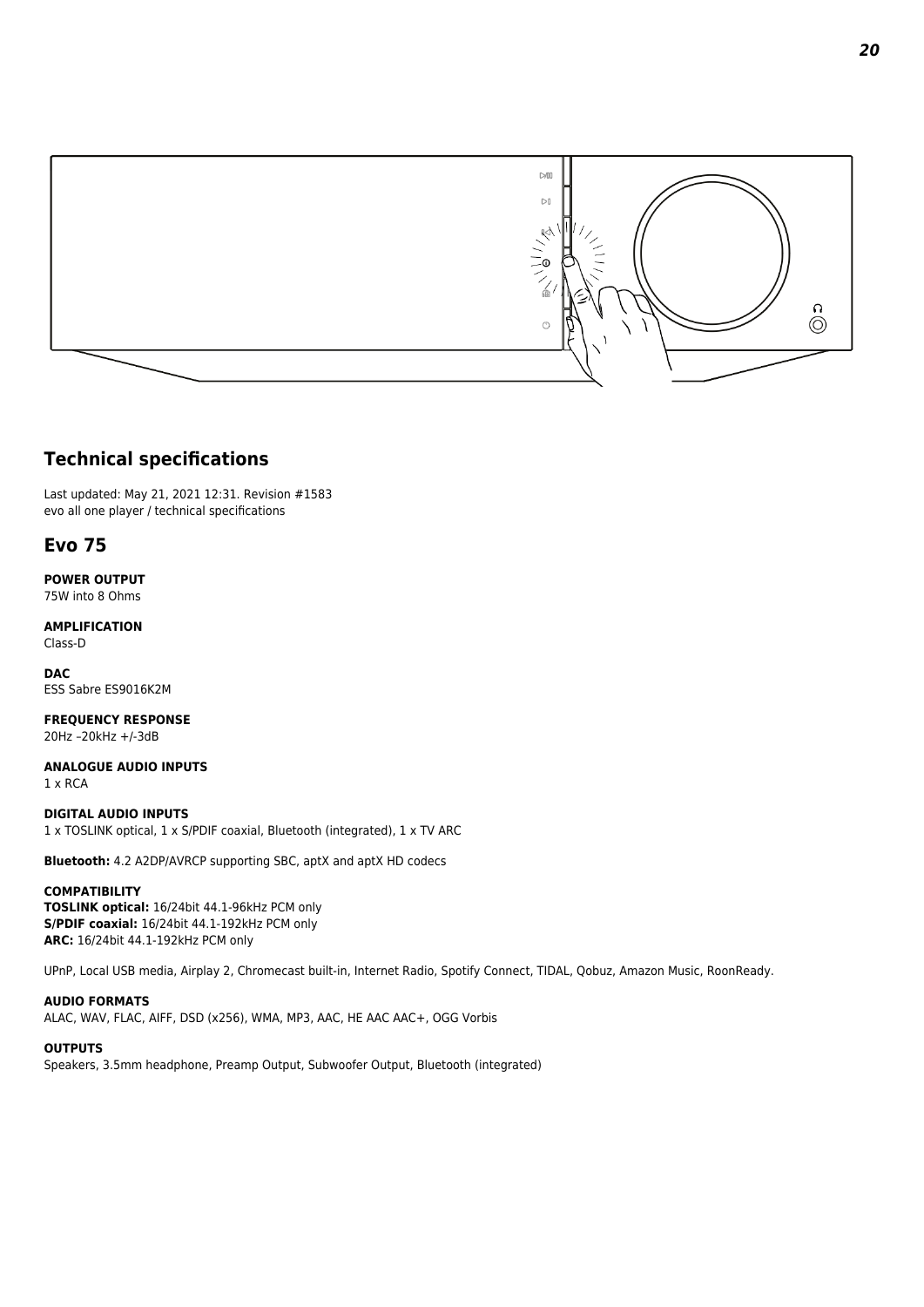**Bluetooth:** 4.2 A2DP/AVRCP supporting up to aptX HD

## **ETHERNET**

IEEE 802.3, 10 Base-T or 100 Base-T

**WI-FI** Dual-Band 2.4/5GHz

**MAX POWER CONSUMPTION** 400W

**STANDBY POWER CONSUMPTION**  $<0.5W$ 

**DIMENSIONS (W x H x D)** 317 x 89 x 352 mm

**WEIGHT** 5Kg

### **Evo 150**

**POWER OUTPUT** 150W into 8 Ohms

**AMPLIFICATION** Class-D

**DAC** ESS Sabre ES9018K2M

**FREQUENCY RESPONSE** 20Hz –20kHz +/-3dB

**ANALOGUE AUDIO INPUTS** 1 x RCA, 1 x Balanced XLR, 1 x MM Phono

### **DIGITAL AUDIO INPUTS**

2 x TOSLINK optical, 1 x S/PDIF coaxial, Bluetooth (integrated), 1 x TV ARC, USB Audio

**USB Audio:** USB Type B conforming to USB Audio Class 1 or USB Audio Class 2 (user selectable) **Bluetooth:** 4.2 A2DP/AVRCP supporting SBC, aptX and aptX HD codecs

### **COMPATIBILITY**

**TOSLINK optical:** 16/24bit 44.1-96kHz PCM only **S/PDIF coaxial:** 16/24bit 44.1-192kHz PCM only **ARC:** 16/24bit 44.1-192kHz PCM only **USB Audio Class 1:** Up to 24-bit 96kHz (asynchronous) **USB Audio Class 2:** Up to 32 bit 384kHz (asynchronous) and up to DSD-256

UPnP, Local USB media, Airplay 2, Chromecast built-in, Internet Radio, Spotify Connect, TIDAL, Qobuz, Amazon Music, RoonReady.

### **AUDIO FORMATS**

ALAC, WAV, FLAC, AIFF, DSD (x256), WMA, MP3, AAC, HE AAC AAC+, OGG Vorbis

### **OUTPUTS**

Speakers A+B, 3.5mm headphone, Preamp Output, Subwoofer Output, Bluetooth (integrated)

**Bluetooth:** 4.2 A2DP/AVRCP supporting up to aptX HD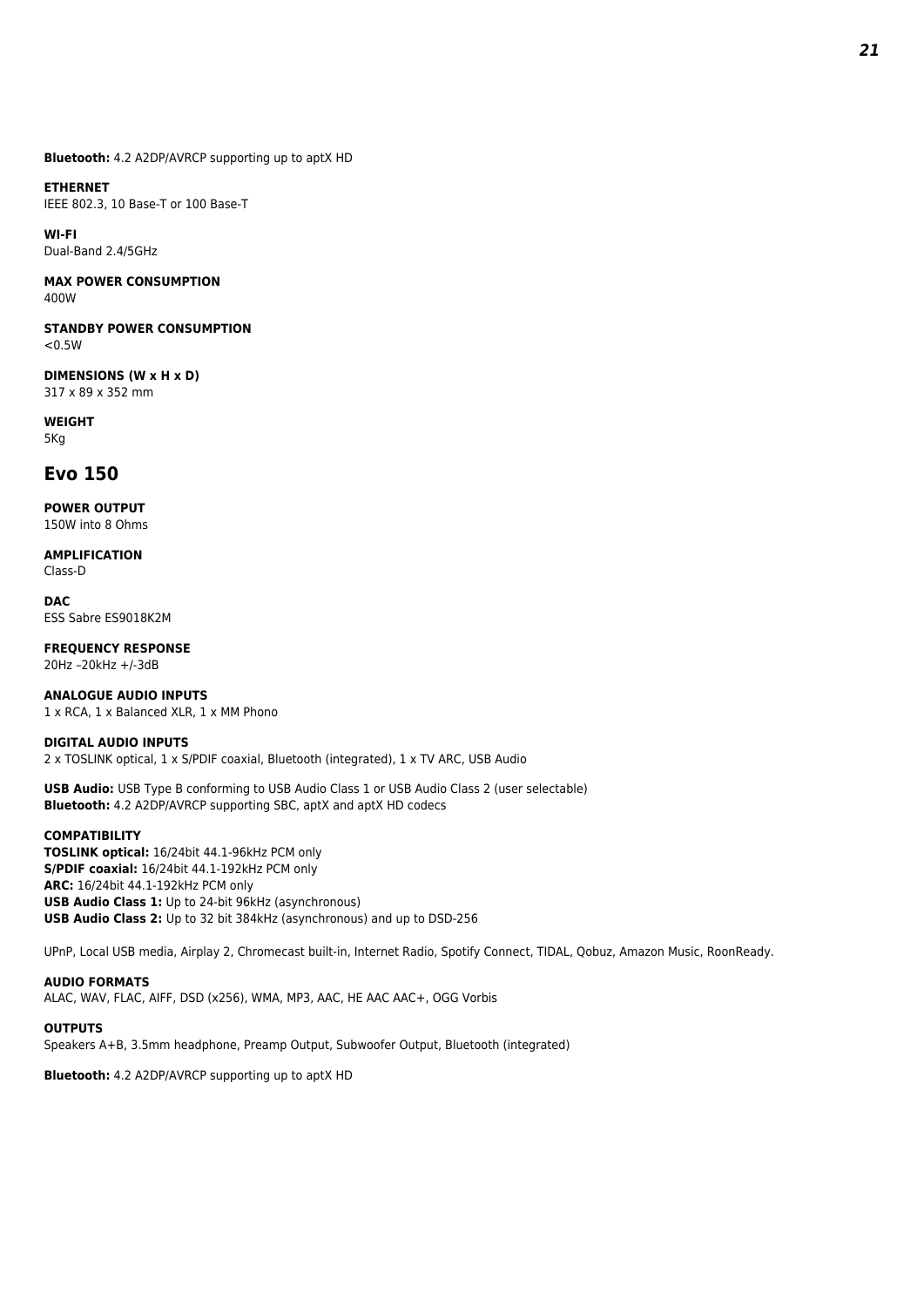### **ETHERNET**

IEEE 802.3, 10 Base-T or 100 Base-T

**WI-FI** Dual-Band 2.4/5GHz

### **MAX POWER CONSUMPTION** 700W

**STANDBY POWER CONSUMPTION**  $<sub>0</sub>$  5W</sub>

**DIMENSIONS (W x H x D)** 317 x 89 x 352 mm

**WEIGHT** 5.3Kg

### **Troubleshooting**

Last updated: April 26, 2021 09:33. Revision #1557 evo all one player / troubleshooting

If you experience any trouble with your Evo, visit the help section on our webpage at <http://techsupport.cambridgeaudio.com>

### **If you have trouble connecting the Evo to your network, these steps may help to resolve the problem:**

• Confirm that a connected computer can access the Internet (i.e. can browse the web) using the same network.

• If you have an encrypted Wi-Fi network, check that you have entered the correct key or passphrase. Remember that text-format keys are casesensitive.

### **If your Evo can connect to the network successfully but is unable to play particular Internet Radio stations, it may be due to one of the following causes:**

- The station is not broadcasting at this time of the day (remember it may be located in a different time zone).
- The station has reached the maximum allowed number of simultaneous listeners.
- The station is not broadcasting anymore.
- The Internet connection between the server (often located in a different country) and you is too slow.

### **If you have problems with UPnP playback check the following:**

• Ensure your chosen UPnP server software is capable of serving the file type you are trying to access. Some servers do not serve FLAC for instance.

• Evo can only play non DRM files. Files that have DRM controls cannot be played by Evo. Some servers may be able to authorise and de-crypt Microsoft PlaysForSure before then serving the content to Evo, but this operation is not guaranteed as it is purely a function of the server. • If attempting to play 24-bit WAV or FLAC content a wired Ethernet connection is normally required for reliable operation due to bandwidth considerations.

• Check Evo is capable of playing back the file type you are trying to access.

#### **If you have problems with USB Media playback check the following:**

- Check Evo is capable of playing back the file type you are trying to access.
- For USB Media Evo can only play non DRM files. Files that have DRM controls cannot be played.
- Check that your device does not require more than 1A if it is powered from the USB socket itself.
- Check your device format is supported by Evo.
- The way you organise your USB media affects how efficiently Evo can browse the content. A good practice is to create folders for Artists within